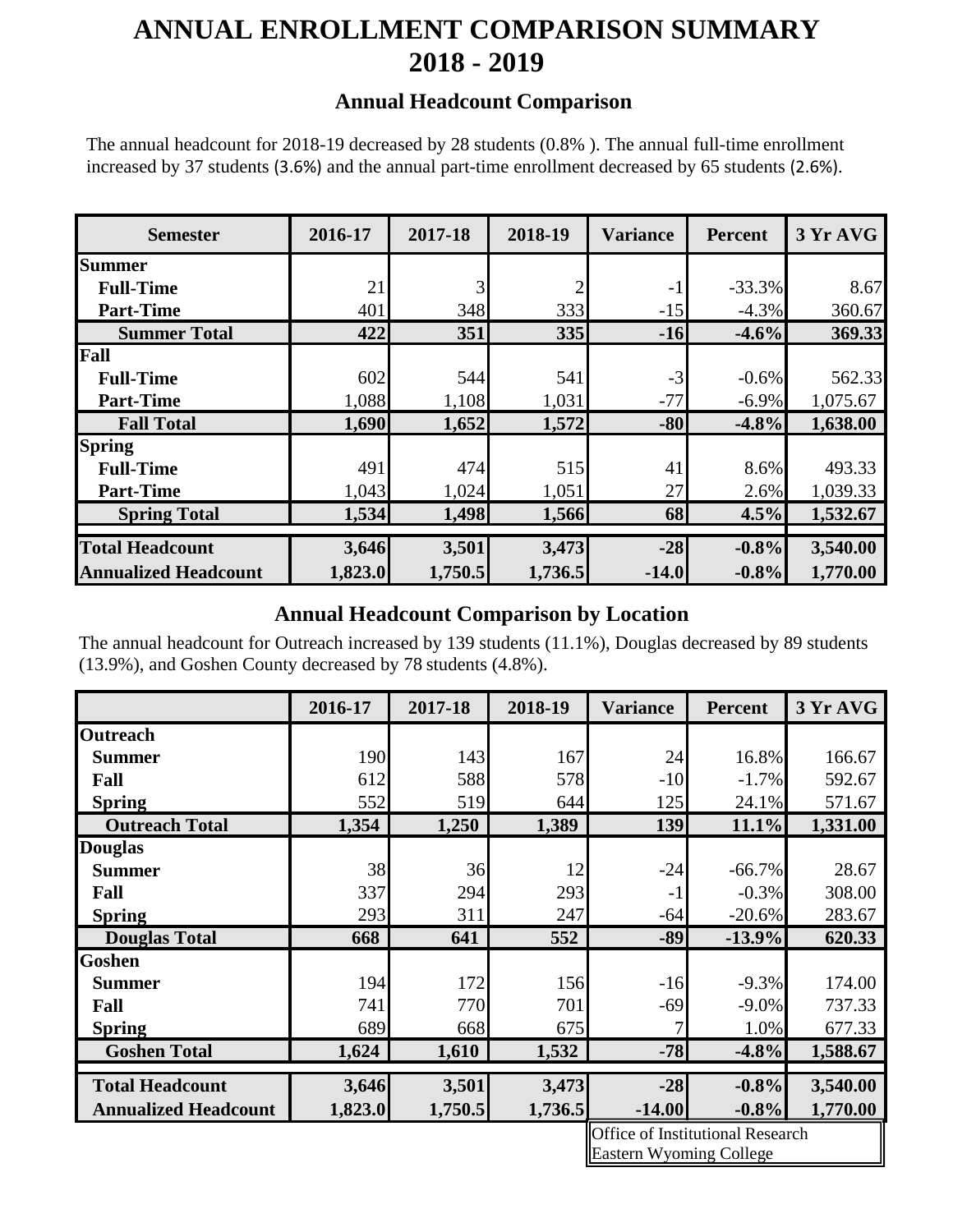## **Annual FTE Comparison By Semester**

The FTE for 2018-19 increased by 37.66 FTE (1.7%).

| <b>Semester</b>       | 2016-17  | 2017-18  | 2018-19  | Variance | <b>Percent</b> | 3 Yr AVG |
|-----------------------|----------|----------|----------|----------|----------------|----------|
| <b>Summer</b>         | 127.17   | 91.67    | 90.83    | $-0.84$  | $-0.9\%$       | 103.22   |
| Fall                  | 1,224.33 | 1,128.92 | 1,099.25 | $-29.67$ | $-2.6\%$       | 1,150.83 |
| <b>Spring</b>         | 1,012.17 | 986.00   | 1,054.17 | 68.17    | 6.9%           | 1,017.45 |
| <b>Total FTE</b>      | 2,363.67 | 2,206.59 | 2,244.25 | 37.66    | $1.7\%$        | 2,271.50 |
| <b>Annualized FTE</b> | 1,181.84 | 1,103.30 | 1,122.13 | 18.83    | 1.7%           | 1,135.75 |

## **Annual FTE Comparison By Location**

The FTE for Outreach increased by 117.99 FTE (20.3%), Douglas decreased by 24.16 FTE (6.5%) and Goshen County decreased by 56.17 FTE (4.5%).

|                       | 2016-17  | 2017-18  | 2018-19  | <b>Variance</b> | <b>Percent</b> | 3 Yr AVG |
|-----------------------|----------|----------|----------|-----------------|----------------|----------|
| <b>Outreach</b>       |          |          |          |                 |                |          |
| <b>Summer</b>         | 66.33    | 35.75    | 47.08    | 11.33           | 31.7%          | 49.72    |
| Fall                  | 345.67   | 276.58   | 284.83   | 8.25            | 3.0%           | 302.36   |
| <b>Spring</b>         | 297.83   | 270.17   | 368.58   | 98.41           | 36.4%          | 312.19   |
| <b>Outreach Total</b> | 709.83   | 582.50   | 700.49   | 117.99          | 20.3%          | 664.27   |
| <b>Douglas</b>        |          |          |          |                 |                |          |
| <b>Summer</b>         | 12.50    | 9.83     | 3.00     | $-6.83$         | $-69.5%$       | 8.44     |
| Fall                  | 235.08   | 193.58   | 201.58   | 8.00            | 4.1%           | 210.08   |
| <b>Spring</b>         | 166.50   | 171.08   | 145.75   | $-25.33$        | $-14.8%$       | 161.11   |
| <b>Douglas Total</b>  | 414.08   | 374.49   | 350.33   | $-24.16$        | $-6.5%$        | 379.63   |
| <b>Goshen</b>         |          |          |          |                 |                |          |
| <b>Summer</b>         | 48.33    | 46.08    | 40.75    | $-5.33$         | $-11.6%$       | 45.05    |
| Fall                  | 643.58   | 658.75   | 612.83   | $-45.92$        | $-7.0\%$       | 638.39   |
| <b>Spring</b>         | 547.83   | 544.75   | 539.83   | $-4.92$         | $-0.9%$        | 544.14   |
| <b>Goshen Total</b>   | 1,239.74 | 1,249.58 | 1,193.41 | $-56.17$        | $-4.5%$        | 1,227.58 |
|                       |          |          |          |                 |                |          |
| <b>Total FTE</b>      | 2,363.65 | 2,206.57 | 2,244.23 | 37.66           | 1.7%           | 2,271.48 |
| <b>Annualized FTE</b> | 1,181.83 | 1,103.29 | 1,122.12 | 18.83           | 1.7%           | 1,135.74 |